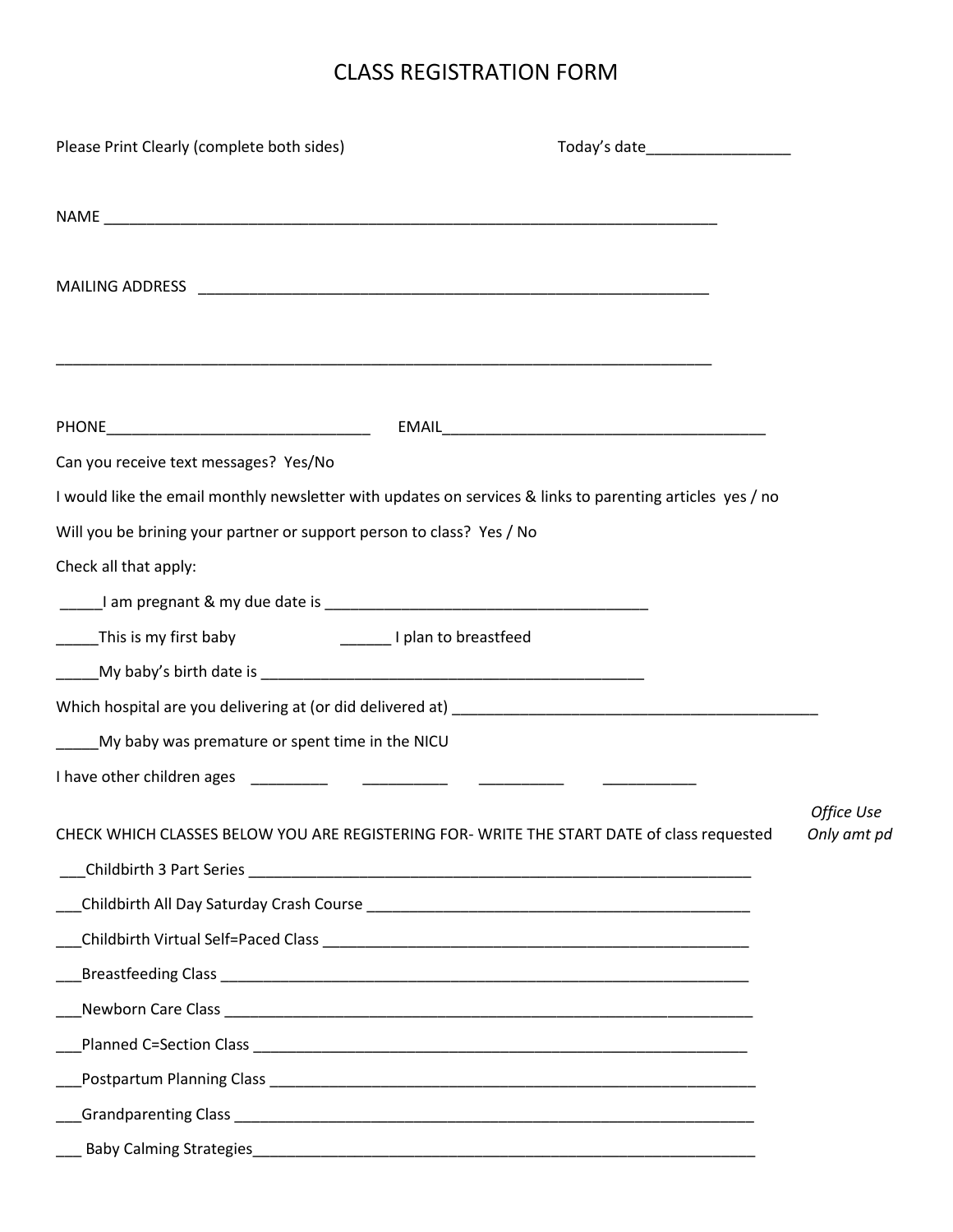I am registering for the following FREE Class/Classes: Write the dates requested

| Dad's #1<br>the control of the control of the control of the control of the control of the control of the control of the control of the control of the control of the control of the control of the control of the control of the control |  |
|-------------------------------------------------------------------------------------------------------------------------------------------------------------------------------------------------------------------------------------------|--|
| Dad's #2                                                                                                                                                                                                                                  |  |
|                                                                                                                                                                                                                                           |  |
| Lacken Parent Massage Training/Orientation Class Lacken Lacken Lacken and Parent Massage Training/Orientation Class                                                                                                                       |  |
|                                                                                                                                                                                                                                           |  |
| I plan to attend the monthly Pregnancy Support Group meeting beginning (which month)                                                                                                                                                      |  |
|                                                                                                                                                                                                                                           |  |
| I plan to attend the monthly Postpartum Parenting Support Group beginning(which month)                                                                                                                                                    |  |

*If you are registering for the Sibling Class or the Infant Massage hands on classes, request the form for those classes.* 

## READ AND SIGN BACK PAGE AND RETURN TO HAPPY BABY SECRETS OFFICE, WITH PAYMENT BEFORE FIRST CLASS DATE

I acknowledge, as a parent I am responsible for decisions of my family and I do not hold Happy Baby Secrets staff responsible for the care and wellbeing of my family. I also understand that Happy Baby Secrets is NOT a medical or healthcare facility and therefore does not offer medical advice. Any medical questions should be directed to my personal healthcare provider and NOT Happy Baby Secrets, Center For Touch or its staff.

I understand that Happy Baby Secrets is an educational resource providing information on pregnancy, information about how to nurture and bond with my baby and prepare me for childbirth, breastfeeding & the postpartum period.

Payment and registration is required prior to the first class. No refunds are made but in the event of instructor emergency or inclement weather and cancelation of a class, an alternate date and time of that missed class will be made available. Other Happy Baby Guidelines: Never Ever Shake A Baby, Always Always place a baby on its back to sleep. When available HBS recommends the Velcro "swaddle wrap" & swaddling only as per guidelines by The American Academy of Pediatrics which parents are informed of in class. Information will be available concerning Shaken Baby Syndrome & Sudden Infant Death Syndrome.

For safety reasons, no unattended children (under age 12) allowed during any session. *This means that if you are in the infant massage class with your baby there must be another adult present to tend to any other children that you have.*

Most Prenatal Classes such as Childbirth, the cost includes the pregnant mother and 1 other person.

| Signature<br>$ -$ |  |
|-------------------|--|
|-------------------|--|

Office Use Only: